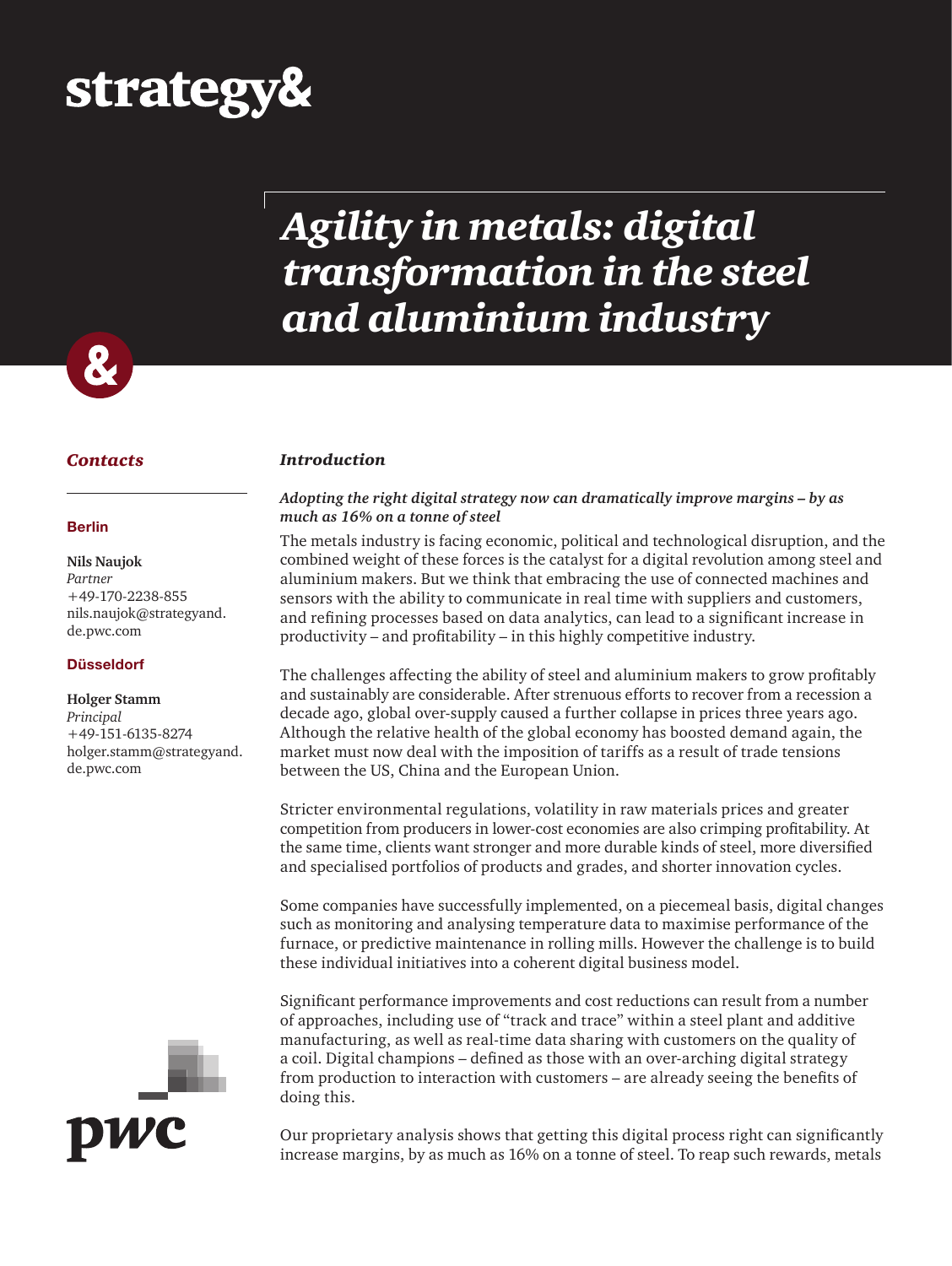companies must work to create a fully integrated digital ecosystem with their suppliers and customers, combining processes and data at every stage, from raw materials to the end product.

#### *The value of the right digital strategy*

Strategy& recently carried out an in-depth analysis of 31 steel companies and 19 aluminium companies, covering the five-year period up to 2017, which showed unequivocally that it pays to adopt digital in the right way.

There is a clear divide between the digital champions in the group – which display good top line and margin performance – and digital novices, whose revenues fell over the period while margins shrank.

Digital champions were the only companies in the group achieving a reasonable level of top line growth – a compound annual growth rate of about 1.5% over the five-year period of the study. The same companies also grew their margins by more than 14%. They were better-positioned to handle fluctuations in raw material prices, tended to have less debt and, in the western world, were able to remain viable in the face of considerable price pressure from large Asian competitors.

Price pressure is even stronger for aluminium companies because they are lagging behind their steel counterparts on digitization. The few digital champions we found in aluminium did very well, increasing their revenues by 7% over the period, significantly outperforming their steel counterparts. But the rest of the aluminium sector needs to catch up.

### *Exhibit 1* **Digital champions outperform their competitors**

**Average compound annual growth rate (revenue/profitability), 2011-17**





- Limited application of digital solutions
- Planning and scheduling done offline
- Offline data analytics in operations



- Internal track and trace
- Predictive maintenance for key assets
- Demand sensing and advanced forecasting

|         | Horizontal<br>Collaborators |
|---------|-----------------------------|
| $-0.8%$ | $-2.6%$                     |

- End-to-end planning with suppliers & customers
- Advanced analytics of quality and processes
- Advanced sourcing tools and platforms



**Digital** 

the entire supply chain

Revenue growth Profitability growth

Source: PwC Strategy& analysis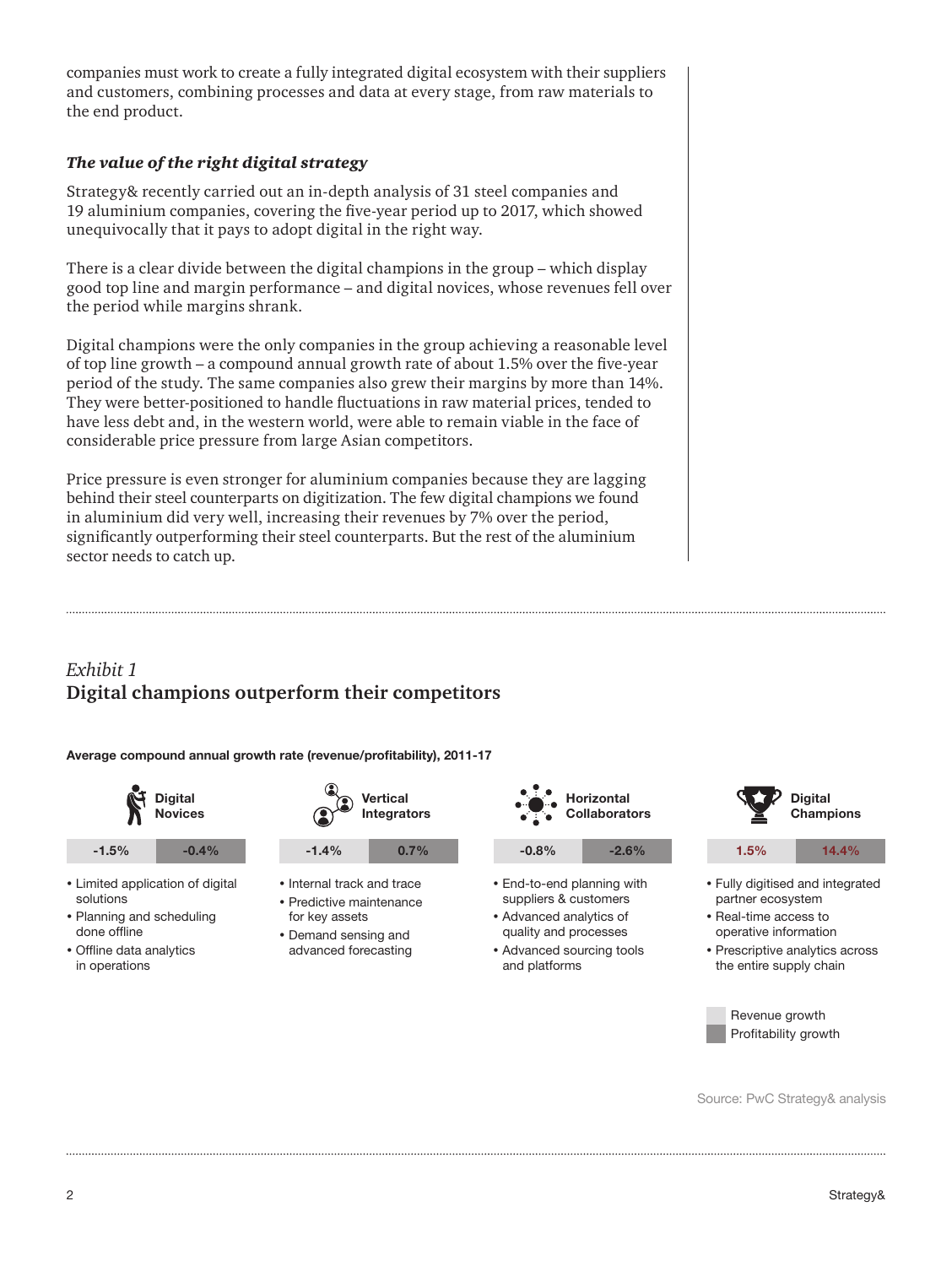#### *In detail: stages in the digital journey*

Our analysis looked at how each metals company performed in digital products; market and customer access; value chain processes; IT architecture; compliance and legal; and organisational culture. We then divided them into four groups based on how far along they were in their digital journey: digital novices; vertical integrators; horizontal collaborators; and digital champions (*see exhibit 1, page 2*).

#### *In practice: what digital champions are getting right*

Digital champions are vertically integrated, using digital tools to ensure their production is seamlessly organised and monitored for efficiency. They are also horizontally integrated, sharing data and analytics with suppliers and customers. They are now starting to build digital business models based on these two key elements. Below are two examples of what this means day to day (*see exhibit 2*):

• One area where vertical integration can work is in the "hot phase" of the steel-making process, where managing variations in temperature between the furnace, hot-rolling and casting stage are critical to manufacturing efficiency.

## *Exhibit 2* **Digitisation of metals production and its value chain leads to a productivity revolution**



Source: PwC Strategy& analysis